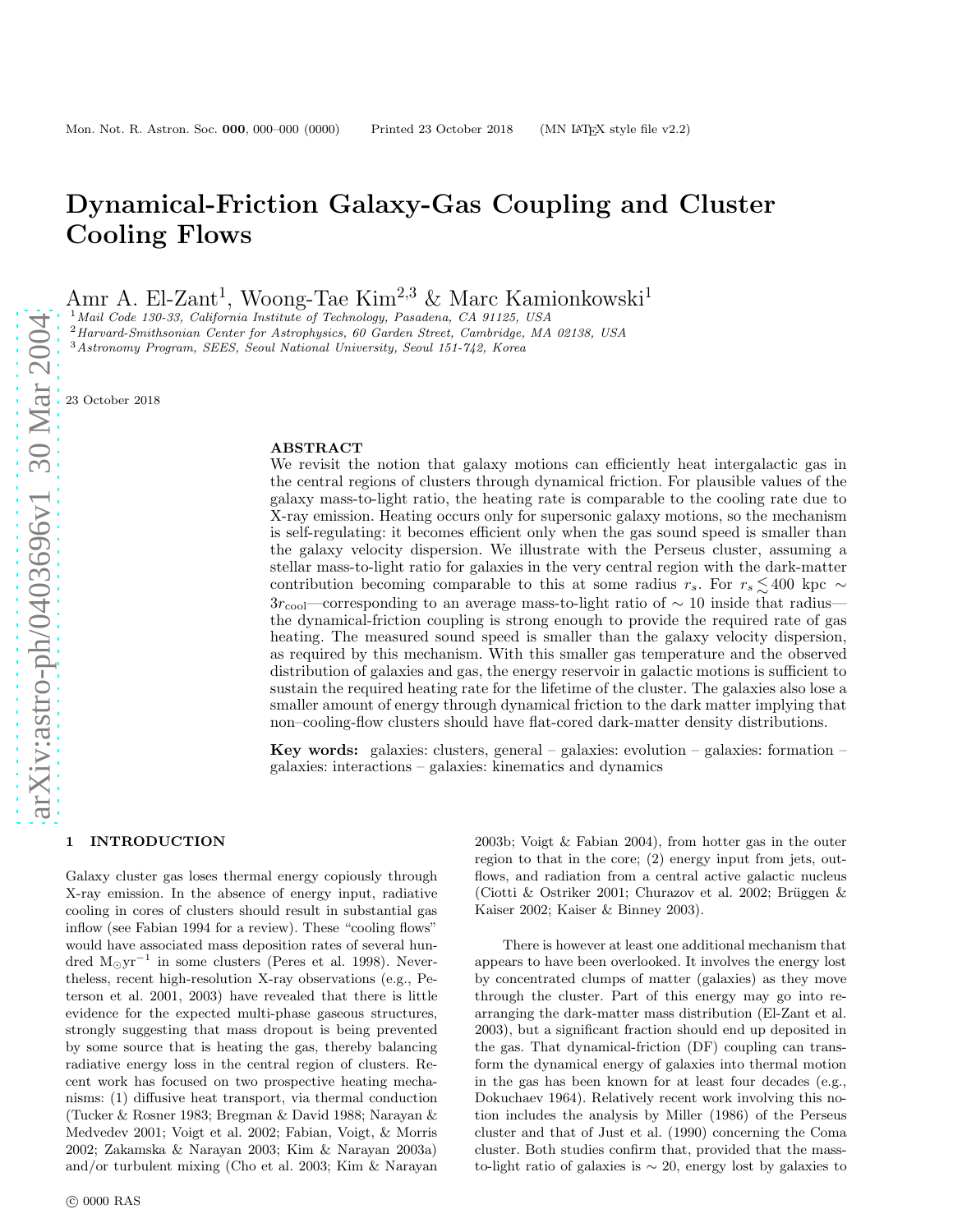the gas should be sufficient in counteracting the radiative cooling of the gas in the central region of these clusters.

Several developments on the empirical side suggest renewed relevancy for this mechanism. One obvious one involves recent X-ray data confirming that a heating mechanism is required; whereas the consensus in the 1980's was against this conclusion, it now seems inescapable. The second involves revisions to the inferred gas electron densities in the central region of clusters; best values referred to by Miller and Just et al. are of the order of  $10^{-3}$ cm<sup>-3</sup>, while current best estimates are rather in the range of  $10^{-2} - 10^{-1}$  cm<sup>-3</sup> (Kaastra et al. 2004). This leads to an order-of-magnitude increase in the dynamical friction coupling between the galaxies and gas. There has also been progress in determining the mass-to-light ratio of galaxies. On the theoretical side, work by Just et al. (1990) and Ostriker (1999) has since shed some light on the behavior of the dynamical-friction coupling in a gaseous medium in the transonic and subsonic regimes.

There appears to be a *priori* no reason why the rate of energy loss from galaxies to gas via dynamical friction should be of the same order of that radiated by the gas. However, this coupling is active only when the sound speed of the gas is smaller than the typical velocity of galaxies. The mechanism is therefore self-regulating; the gas cools until the dynamical-friction heating rate is always equal to the cooling rate. We start by pointing out, in the next Section, why this is expected to be so, before moving on to develop a Monte-Carlo model to estimate the total energy expected to flow into the cooling region of the Perseus cluster, using recent data for galaxy luminosities and projected positions, as well as for the gas parameters of that cluster, and averaging over a set of different realizations where three-dimensional positions, velocities, and mass-to-light ratios are treated as stochastic quantities. The final Section discusses briefly the central dark-matter distribution and energetics, as well as some remaining questions.

### 2 DYNAMICAL FRICTION IN GASEOUS **SYSTEMS**

The fundamental difference between the dynamics of collisionless and gaseous systems is the existence in the latter case of pressure gradients which communicate forces at the sound speed  $c_s$ . If the galaxy velocity V is much larger than  $c<sub>s</sub>$  then the gravitational interaction between a particle at impact parameter b leading to dynamical friction is unaffected by pressure forces (because by the time these are communicated to that region the galaxy is already at a distance  $b\sqrt{1+(V/c_s)^2} \gg b$ ; e.g., Ruderman & Spiegel 1971). If, on the other hand,  $V < c_s$ , pressure forces can be communicated to the perturbed region before the minimum distance b is achieved. The resulting pressure gradients ensure that the displacement of gas particles therein is hindered, and so the cumulative back reaction on the perturber that results in the dynamical-friction force is drastically reduced.

In the collisionless case, when one speaks of a particle, one has in mind an actual material constituent. In the classic Chandrasekhar formulation, each of these contributes individually. The sum of the perturbations from particles moving faster than the perturber (a galaxy) is negligible for small particle mass (being proportional to that mass). That from slower particles however results in a net contribution that for the massive perturber is independent of the smaller background-particle mass, and is always directed opposite to the perturber's motion. This results in the gradual decrease in the dynamical-friction force when the perturber velocity falls below that of the typical background particle. In the gaseous case however, unless the mean free path is larger than the impact parameter, collisions will lead to rapid decoherence of individual particle motion. A coherent effect that results in dynamical friction should then involve interactions between the perturber and gaseous elements instead of individual particles. If the bulk velocity, that is the macroscopic motion, of the gas elements is smaller than that of the perturber then all gas elements will contribute.

The above considerations suggest that gaseous dynamical friction will follow the high-velocity approximation in a collisionless medium when  $V > c_s$  and then drop sharply when  $V \, \langle c_s$ . This conclusion was already reached, on the basis of steady-state perturbation theory (Ruderman & Spiegel 1971; Raphaeli & Salpeter 1980) and was confirmed by two more sophisticated, but rather different, techniques invoking time dependence (Ostriker 1999) and fluctuation theory (Just et al. 1990). Simulations by Sanchez-Salcedo & Brandenburg (1999) have shown broad agreement for particles moving on rectilinear trajectories and, more importantly, qualitatively confirmed the above conclusions in spherical systems (Sanchez-Salcedo & Brandenburg 2001). For a perturber of mass  $M_p$ , moving with  $V > c_s$  we will thus assume that energy is lost at a rate given by

$$
\frac{dE}{dt} = \frac{4\pi (GM_p)^2 \rho_g}{V} \ln \frac{b_{\text{max}}}{b_{\text{min}}},\tag{1}
$$

and that the energy loss vanishes for  $V < c_s$ .

The relevant density  $\rho_g$  is the typical gas density to be found within the cluster cooling radius  $r_{\rm cool}$ , inside which the cooling time is less than a Hubble time—that is, the region where heating must be invoked. If the galaxy is inside this radius, the range of impact parameters that contribute to heating should, to a first approximation, correspond to a minimal scale determined by the galaxy size and a maximal one determined by the cooling radius. For these galaxies therefore we take the Coulomb logarithm to be  $\ln (r_{\rm cool}/r_0)$ , where the "galaxy radius"  $r_0$  is set to 10 kpc—about twice the effective radius and disk scale length for ellipticals and spirals, respectively. Galaxies outside  $r_{\text{cool}}$  should also contribute, but in this case the contribution from material inside  $r_{\text{cool}}$  to the energy lost by a galaxy at radius r comes from impact parameters between  $\max(r_0, r - r_{\text{cool}})$  and  $r + r_{\text{cool}}$ . This contribution is also restricted from within an angle  $2\tan^{-1}[r_{\rm cool}/(r-r_{\rm cool})]$ . Replacing the minimal impact parameter with  $r-r_{\rm cool}$  leads to an error of  $\langle 1\%$  in the results. For galaxies outside  $r_{\text{cool}}$  therefore

<span id="page-1-0"></span>
$$
\ln \frac{b_{\text{max}}}{b_{\text{min}}} \to \frac{1}{\pi} \tan^{-1} \frac{r_{\text{cool}}}{r - r_{\text{cool}}} \ln \frac{r + r_{\text{cool}}}{r - r_{\text{cool}}}.\tag{2}
$$

For galaxies on highly eccentric trajectories, the bulk of the energy exchange with gas inside the cooling radius takes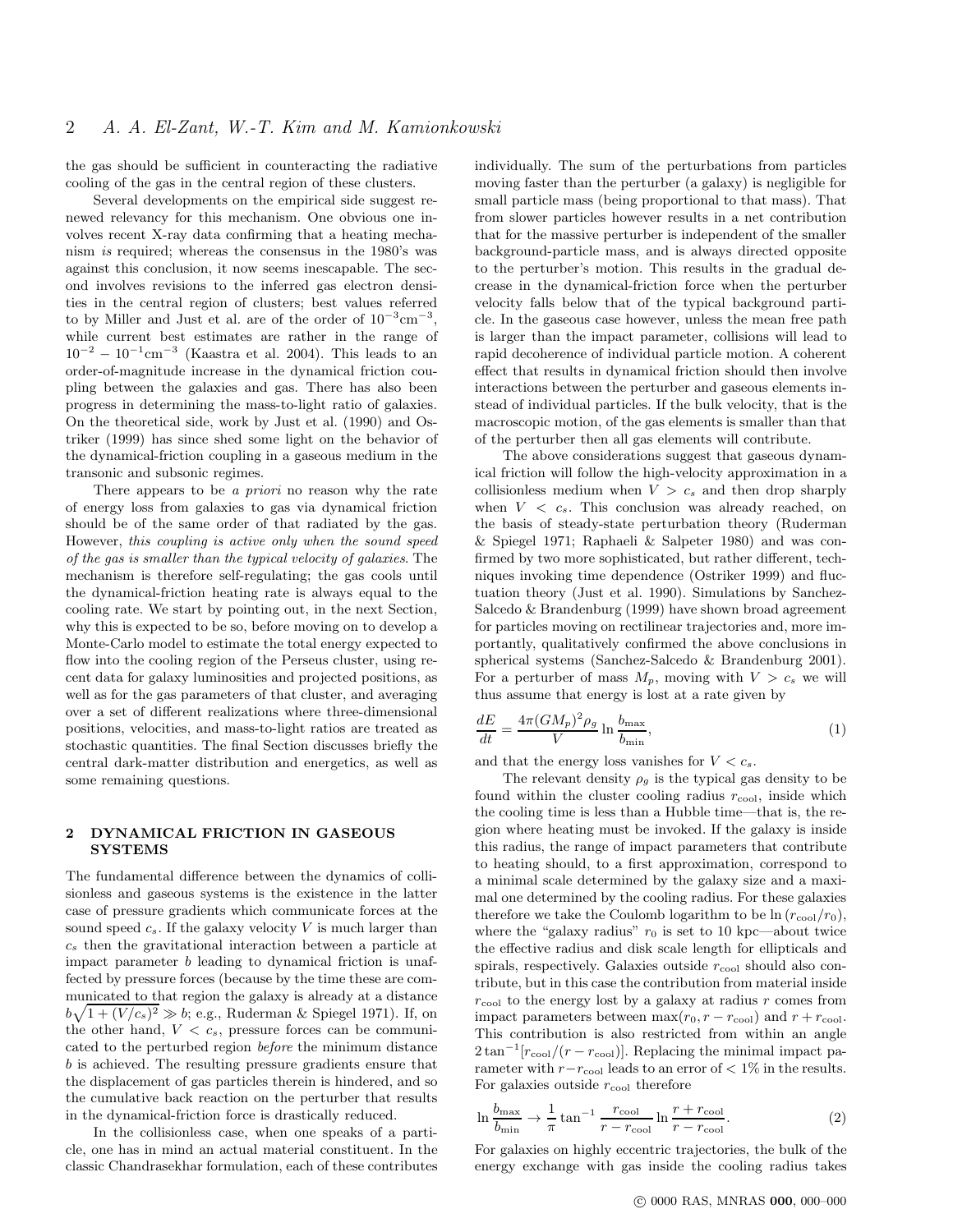

<span id="page-2-0"></span>**Figure 1.** Number of galaxies inside projected radius  $R$ , which can be approximated by a linear fit (top) over a large range in radii and with limited relative error (bottom). The arrow indicates the cooling radius.

place at closest approach to  $r_{\rm cool}$ . However, corrections due to this effect are not large, even if most galaxies are indeed on nearly radial orbits. For any individual realization of such a highly anisotropic quasi–steady-state system, the dominant contribution to the energy input will come from those galaxies that are at small radii (since both terms on the right hand side of  $(2)$  rapidly decrease when r is appreciably larger than  $r_{\rm cool}$  and are thus on their closest approach.

## 3 THE PERSEUS CLUSTER

Because of the rather large energy input rate ( $\sim 10^{45} \text{ erg/s}$ ) that is required to prevent a cooling flow, the Perseus cluster is one of the more demanding cases for any cluster-heating model. In this Section we examine whether, even in this case, energy dissipated from cluster galaxies can be sufficient to provide the required power.

Brunzendorf & Meusinger (1999) have collected a catalog of projected positions and apparent luminosities of 660 galaxies in the Perseus cluster. In Fig. [1](#page-2-0) we plot the cumulative number of galaxies as a function of projected radius R. As Fig. [1](#page-2-0) shows, this can be fitted over a large range in radius by a distribution  $N(R) \sim R$ , which implies a projected density distribution  $n(R) \sim 1/R$ . This in turn implies a three dimensional density varying as  $\sim 1/r^2$ . In this case, along the line of sight, and at any given  $R$ , the number density of galaxies decreases as  $\sim (R^2 + Z^2)^{-1}$  (with  $r^2 = R^2 + Z^2$ ). This simple dependence of the number-density distribution on Z is consistent with the latter being distributed in such a way that  $|Z| = R \tan^{-1} X$ , with X being a random variable uniformly distributed between 0 and  $\pi/2$ . This is how the third spatial coordinate is chosen in the random realizations of the Perseus cluster that we describe below. Since the density does drop more sharply than  $1/r^2$  at large radii, this prescription will slightly overestimate the Z values of coordinates. This is however a minor effect, since that region does not contain many galaxies and since most of the DF comes from inner cluster galaxies (and if anything leads to a decrease in the total DF power pumped into  $r_{\rm cool}$ ).

Galactic extinction is particularly severe at the position of the Perseus cluster in the sky. Trials with the NED calculator show that corrections in the central region vary between  $\sim -0.65$  and  $\sim -0.9$ , with a value of about  $-0.7$ magnitude at the CD galaxy NGC 1275 (which is not included in the DF calculations). To all galaxies in the catalog we will apply an extinction correction of −0.75 magnitude. To this one needs to add a K-correction that ranges from -0.092 for ellipticals to -0.02 for late type spirals. The apparent magnitude of disks are however further affected by inclination effects. These vary as  $A_i \approx -\log(a/b)$ , with  $b/a \approx \cos i$  (assuming the axis ratio of the galaxy viewed edge on to be vanishingly small). This gives an average correction  $A_i = -0.19$ . We also apply a cosmological dimming correction of  $10 \log(1 + z) = -0.085$  to all galaxies. Absolute magnitudes are then obtained by assuming a distance to the Perseus cluster of 78 Mpc, compatible with a Hubble parameter  $H_0 = 100 h$  Mpc with  $h = 0.7$ .

Unless the structural parameters defining the density distribution of elliptical galaxies vary significantly with mass, the Faber-Jackson relation and the virial theorem imply a luminosity-dependent central mass-to-light ratio:  $M/L \sim L^{\gamma}$ , with  $\gamma \sim 0.3 - 0.4$ . Gerhard et al. (2001) have dynamically examined the central mass-to-light ratio of a sample of elliptical galaxies and determined that their results are in agreement with the assumption of structural homology, and that the variation of the mass-to-light ratio within an effective radius is largely due to change in stellar population. Although Trujillo et al. (2004) have argued that non-homology effects may be important in determining  $\gamma$  (which they deduce to be  $\sim$  0.1), a stellar mass-to-light variation with  $\gamma \sim 0.4$  also appears to exist for disk galaxies (Salucci, Ashman & Persic 1991). All these relations exhibit significant scatter. We adopt a zero-point mass-to-light ratio (which we will refer to as "stellar", even though the aforementioned papers do not exclude a modest dark-matter contribution in the inner regions) consistent with these results and containing a stochastic component to represent the scatter. Thus for a galaxy of luminosity  $L$  we adopt

<span id="page-2-1"></span>
$$
\left(\frac{M}{L}\right)_S = X \left(10 \frac{L}{5 \times 10^{10} \text{L}_{\odot}}\right)^{0.3},\tag{3}
$$

where  $X$  is a random variable chosen from a normal distribution with average of unity and dispersion 0.7. (The normalization is chosen by inspection of Fig. 13 of Gerhard et al. 2001.)

The mass-to-light ratio is expected to increase with radius, as the dark-matter contribution becomes progressively more important (e.g., Gerhard et al. 2001; Takamiya & Sofue 1999). For galaxies confined in clusters, the contribution of dark matter at larger radii will depend on how much of the halo that should be surrounding the galaxy has been removed. This will in turn depend on the maximum excursion of that galaxy into the cluster center, and the density distributions of both the galaxy and the cluster. For example, a singular isothermal sphere with character-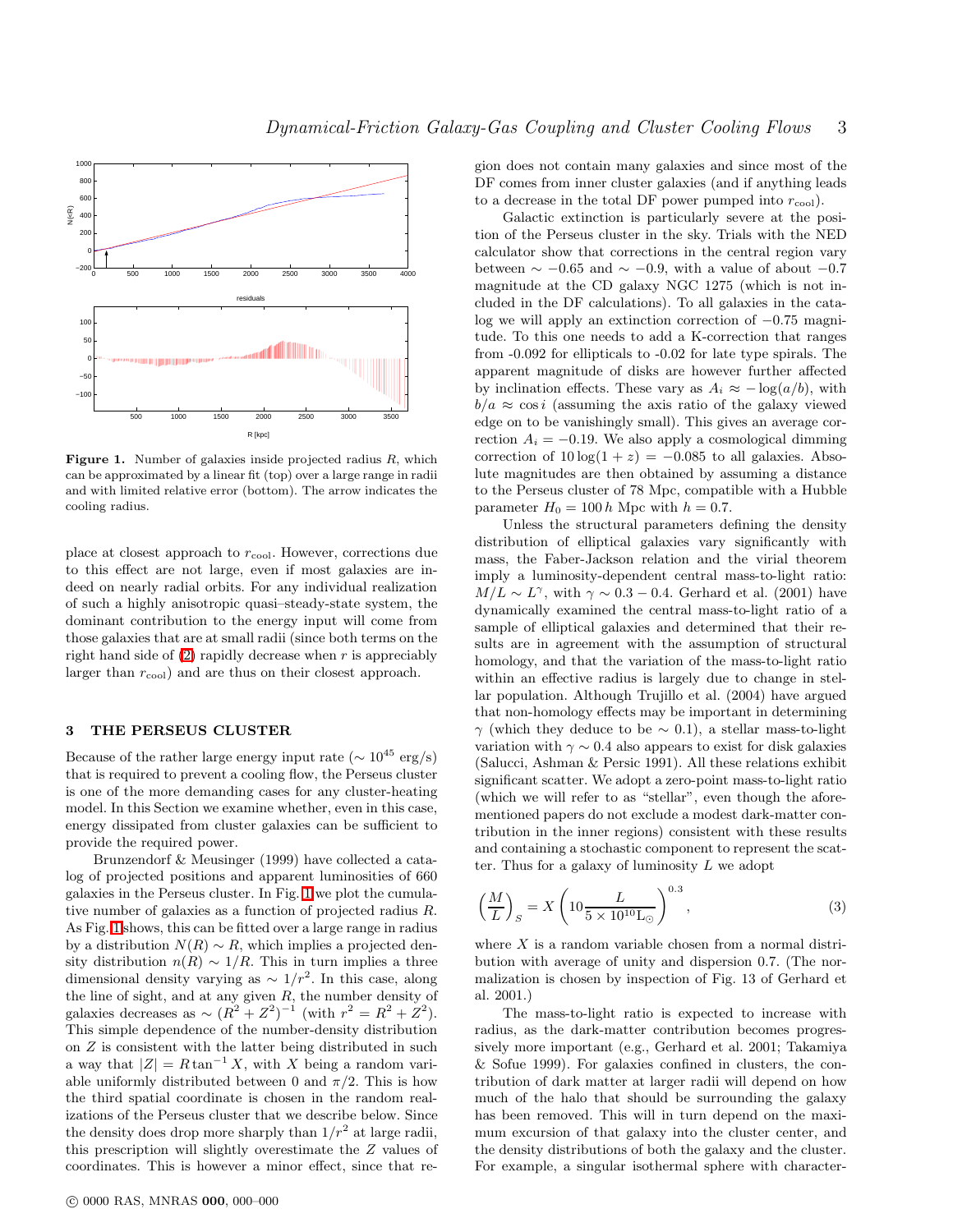

<span id="page-3-1"></span>Figure 2. Mass-to-light ratios for galaxies inside radius  $r$  deduced from equation [4](#page-3-0) over 10,000 random realizations of the Perseus cluster data.

istic velocity dispersion  $\sigma$  moving through another isothermal system with dispersion  $\Sigma > \sigma$ , will be cut to a radius  $r_t = (\sigma/\Sigma)r_{\min}$  if  $r_{\min}$  is the minimum distance that the centers of the two spheres achieve. And so, in this approximation of the situation, an average galaxy halo (velocity dispersion  $\sim 200 \text{ km s}^{-1}$ ) moving through the Perseus cluster (velocity dispersion  $\sim 2000 \text{ km s}^{-1}$ ), will have  $r_t \sim r_{\text{min}}/10$ and the mass enclosed within this radius will be  $(2\sigma^2/G)r_t$ . Since halos found in cosmological simulations have density profiles that are close to singular isothermal spheres over a large range in radii, this representation should be sufficient in approximating the initial conditions before any modification of these profiles takes place—provided that the density of the galactic halos is scaled in such a way that the mass in the very inner region is not dominated by the dark matter, so as to be in line with the aforementioned studies concerning the central mass-to-light ratios of galaxies.

We will assume that the radial variation of the massto-light ratio of cluster galaxies is given by

<span id="page-3-0"></span>
$$
\frac{M}{L} = \left(1 + Y\frac{r}{r_s}\right) \left(\frac{M}{L}\right)_S, \tag{4}
$$

where  $(M/L)_S$  is defined by equation [\(3\)](#page-2-1) and  $r_s$  =  $GM_{\text{lum}}/\sigma^2 \sim f(r/10)$  (with  $f = r_{\text{min}}/r$  and  $M_{\text{lum}}$  the luminous mass) defining a spatial scale over which enough dark matter remains tied to the galaxy for its contribution to the total mass to be comparable to the luminous one. Statistically, f will be determined by the velocity distribution of galaxies, with more anisotropic dispersions implying deeper entries into the cluster core and so more stripping. Uncertainty in this parameter are represented by an additional appeal to another random variable Y again chosen from a normal distribution with mean unity and dispersion 0.7. In Fig. [2](#page-3-1) we show the average mass-to-light ratio within a given radius for the Perseus cluster averaged over 10, 000 realizations of the random variables  $X$  and  $Y$ .

Another dynamical variable determining the gasgalaxies DF coupling is the velocity distribution of the latter.



<span id="page-3-2"></span>Figure 3. Power expected (over ten thousand random realizations of the cluster) to be transmitted to gas inside  $r_{\text{cool}}$  via dynamical friction on cluster galaxies within radius  $r$ , relative to the total power radiated from within  $r_{\text{cool}}$ .

Brunzendorf & Meusinger have only determined the line-ofsight speeds of 169 of the galaxies in their samples. The velocity dispersions of galaxies, when binned radially in groups of 20 to 30, are  $\sim 1000 - 1400$  km s<sup>-1</sup> with no obvious systematic variation incompatible with small-sample statistics. Fig. [3](#page-3-2) shows the energy expected to be deposited via dynamical friction into  $r_{\rm cool}$ , from galaxies enclosed within a radius  $r$ , relative to the energy radiated from the cooling region, for different values of the radial scale  $r_s$ . For each velocity component a normal distribution with zero mean and dispersion  $\sigma$ , such that  $\sqrt{3}\sigma = 2000 \text{ km s}^{-1}$ , is assumed. Results are shown for the 10,000 realizations of the cluster in Fig. [3,](#page-3-2) assuming  $r_{\text{cool}} = 130$  kpc, and the total energy emitted from  $r < r_{\text{cool}}$  to be  $5 \times 10^{44} \text{erg/s}$ , consistent with the findings of Kaastra et al. (2004), when converted to correspond to  $h = 0.7$ . The sound speed  $c_s = \sqrt{\gamma RT/\mu}$  can also be read off Table 5 of Kaastra et al. (2004). Excluding the very inner data point, which is probably influenced by central activity (Churazov et al. 2003), the central sound speed starts at about 640 km  $s^{-1}$ , eventually rising with radius to reach an asymptotic limit almost double that value, but remaining largely constant within most of the cooling region (Churazov et al. Fig. 8). These studies also show the electron density to be slowly varying within  $r_{\rm cool}$ , with values in the range  $0.1 - 0.005$  cm<sup>-3</sup> (there is also a factor of  $\sqrt{0.7/0.5}$  that should be included because we use  $h = 0.7$ , as opposed to the value  $h = 0.5$  used by these authors). In calculations shown in Fig. [3,](#page-3-2) a value of  $0.02 \text{ cm}^{-3}$  (setting  $\mu = 1.18$  to convert electron densities into gas density) and  $c_s = 700 \,\mathrm{km \ s^{-1}}$  are used.

Because of the sharp cutoff in the DF-mediated coupling when  $V < c_s$ , the amount of energy deposited into the gas must sensitively depend on the relative magnitude of the galaxy velocities and the sound speed when  $V \sim c_s$ . The former is a function of the anisotropy of the distribution. For example, if galaxies move on nearly radial trajectories, their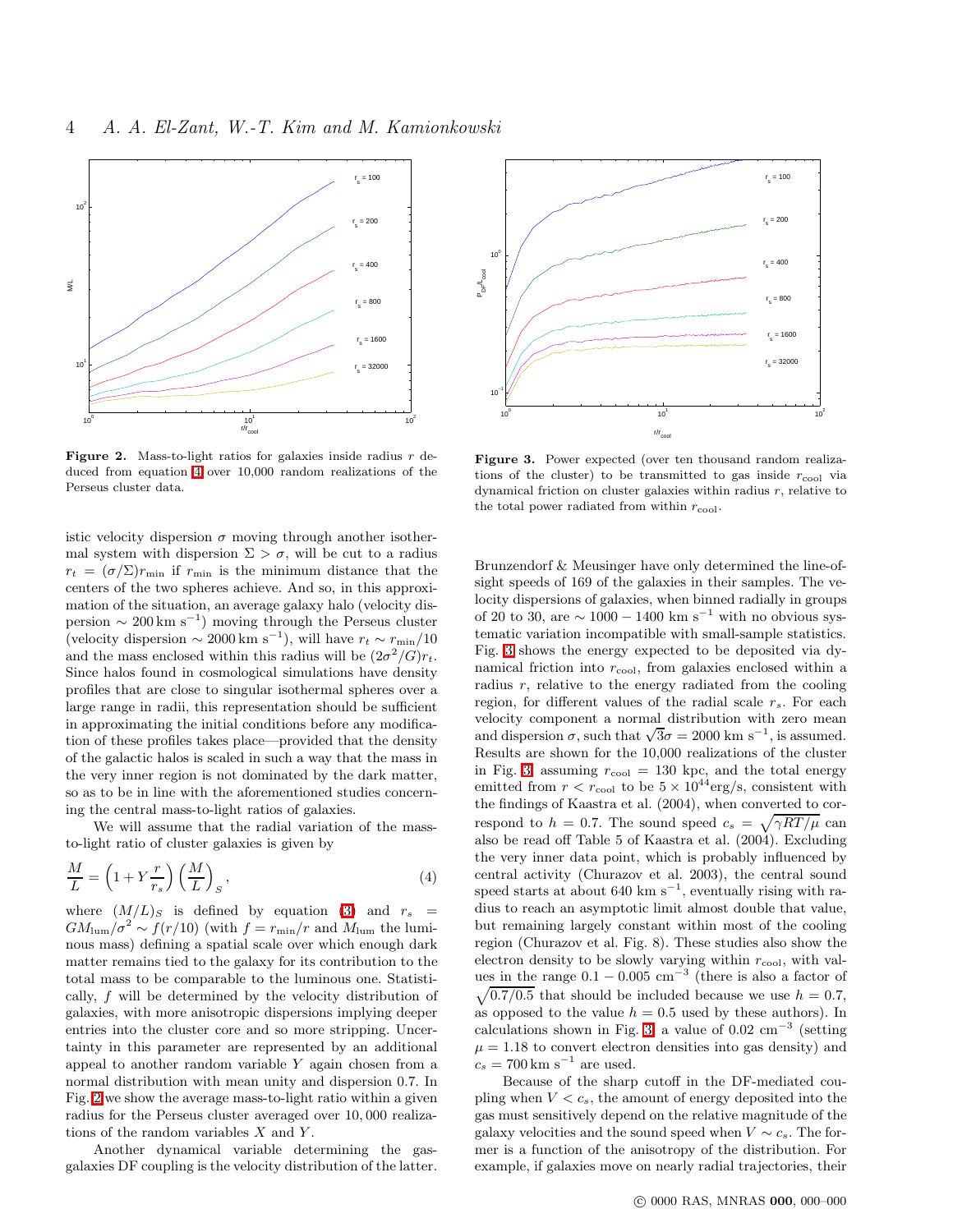

<span id="page-4-0"></span>Figure 4. Same ordinate as in Fig. [3](#page-3-2) but plotted against the gas sound speed for different (constant as well as radially varying) values of the ratio of the velocity dispersions  $\sigma_{\theta}/\sigma_{r}$  (and assuming  $\sigma_{\phi} = \sigma_{\theta}$ ).

velocity dispersion would be closer to the line-of-sight value of 1200 km s<sup>-1</sup>, rather than 2000 km s<sup>-1</sup> as assumed above. The simulations of Ghigna et al. (2000) suggest that galaxies (as represented by cluster subhalos) may have biased velocity dispersion in the central region, perhaps reflecting enhanced radial motion; whereas at larger radii they have velocity distributions that rather closely follow that of the dark matter. Fig. [4](#page-4-0) shows the power pumped into the gas relative to that radiated within the cooling radius of the Perseus cluster, as predicted by our model, as a function of the sound speed for a range of fixed and (radially) varying  $\sigma_{\theta}/\sigma_r$  values (assuming  $\sigma_{\phi} = \sigma_{\theta}$ ) for  $r_s = 400$  kpc. It is rather remarkable that the competing effects of increased coupling at low velocities (because of the  $1/V$  dependence), and the rapidly decreasing number of galaxies contributing to the DF with increasing  $c_s$ , conspire to always ensure that a maximum value for the energy input is approached when 600 km s<sup>-1</sup> $\lesssim c_s \lesssim 700$  km s<sup>-1</sup>, precisely the value attained ∼ ∼ in the (central) region where the temperature drops in the cluster.

### 4 CONCLUDING REMARKS

That dynamical-friction coupling between cluster galaxies and gas can significantly heat the latter component is not a new concept. Indeed Miller (1986) has pointed out that a few luminous galaxies in the Perseus cluster's central region may alone deposit sufficient energy to keep gas in that region from cooling, provided that they had a mass-to-light ratio of about 20. We revisited this cluster using recently compiled galaxy and gas data and determinations of the massto-light ratios in galaxies. Our Monte Carlo model shows that the rate at which energy is deposited by galaxies into the gas within the cooling radius can completely compensate for radiative loss from within that radius, if galaxies at radii  $\lesssim 400$  kpc from the center of the cluster have dark

mass that is comparable to their stellar mass (with galaxies at smaller radii having progressively smaller dark-matter content, vanishing for those near the center of the cluster). The associated average mass-to-light ratio within this radius is about 10.

A robust and potentially important prediction of the model is that the drop in gas temperature invariably observed in the cooling regions of clusters is necessary for the DF coupling to be sufficiently strong. There is a natural interpretation for this phenomenon: the gas cools until dynamical-friction heating becomes sufficiently efficient to prevent a further drop in temperature. The gas random motion is then coupled to that of the galaxies, and so remains in approximate equilibrium with it. All this simply follows from the fact that dynamical friction drops sharply for subsonic motion. In the case of the Perseus cluster, the transition from weak to strong coupling occurs precisely in the range of sound speeds found in the cooling core of the cluster.

The action of the mechanism discussed in this paper also has consequences for the dark-matter distribution. As shown by El-Zant et al. (2003), dynamical friction from the galaxies will heat a density cusp, creating a core with radius corresponding to roughly a fifth of the original Navarro, Frenk & White (1997) scale length (cf., Fig. 1 of El-Zant et al.), where dark matter has been spread out to larger radii (Fig. 3 of El-Zant et al.). Approximating the initial density distribution in this region such that  $\rho_i = \rho_0(r_0/r)$  and the final one with  $\rho_f = \rho_0$ , the energy required for this transformation is  $\Delta \Phi = (8\pi G)^{-1} \int_0^{r_0} (|\tilde{d}\phi/dr|_i^2 - |\tilde{d}\phi/dr|_f^2) 4\pi r^2 dr =$  $22\pi^2 \rho_0^2 r_0^5/45$  [with  $d\phi/dr = (4\pi G/r^2) \int \rho r^2 dr$ ]. Taking  $r_0 =$  $r_{\rm cool}$  and  $\rho_0$  to correspond to four times the value defined by the electron density  $\rho_e(r_0) = 0.0053$  (where we have used the gas to gravitational mass ratio in Table 5 of Peres et al. 1998 and equation (4) of Churazov et al. 2003 for the electron density), one finds  $\Delta \Phi = -6 \times 10^{60}$  erg, which is comparable to the binding energy of the CD galaxy  $\Phi_{\text{CD}} \approx -(G M_{\text{CD}}^2/R_{\text{CD}})$ . It is however significantly smaller than the energy radiated from gas inside the cooling radius for the age of the cluster (e.g., for five Gyr this amounts to  $8 \times 10^{61}$  erg). Nevertheless, this energy is easily available from fast moving galaxies from beyond the very inner region—for example its value coincides with the kinetic energy in a mass similar to that of the CD galaxy and moving at 2000 km s<sup>−</sup><sup>1</sup> , and that material can be supplied solely by the stellar mass of galaxies within  $2r_{\text{cool}}$ —the region from which, according to our model, the bulk of energy input to the gas comes from.

It is worth noting here that, under the circumstances just described, the mass of the gas within  $r_{\rm cool}$  which using equation (4) of Churazov et al. 2003, adjusted for  $h = 0.7$ with  $r_{\text{cool}} = 130$  kpc amounts to  $2.2 \times 10^{12}$  M<sub>o</sub> is comparable to that of the galaxies in that region. Due to the temperature drop in the gas, thermal motions can be significantly smaller than that of the galaxies. The energy of the gas can therefore be smaller than that of the galaxies by up to an order of magnitude. There is therefore sufficient energy in galaxies to heat the gas many times over, with the crucial parameter, which was the focus of this paper, being the rate